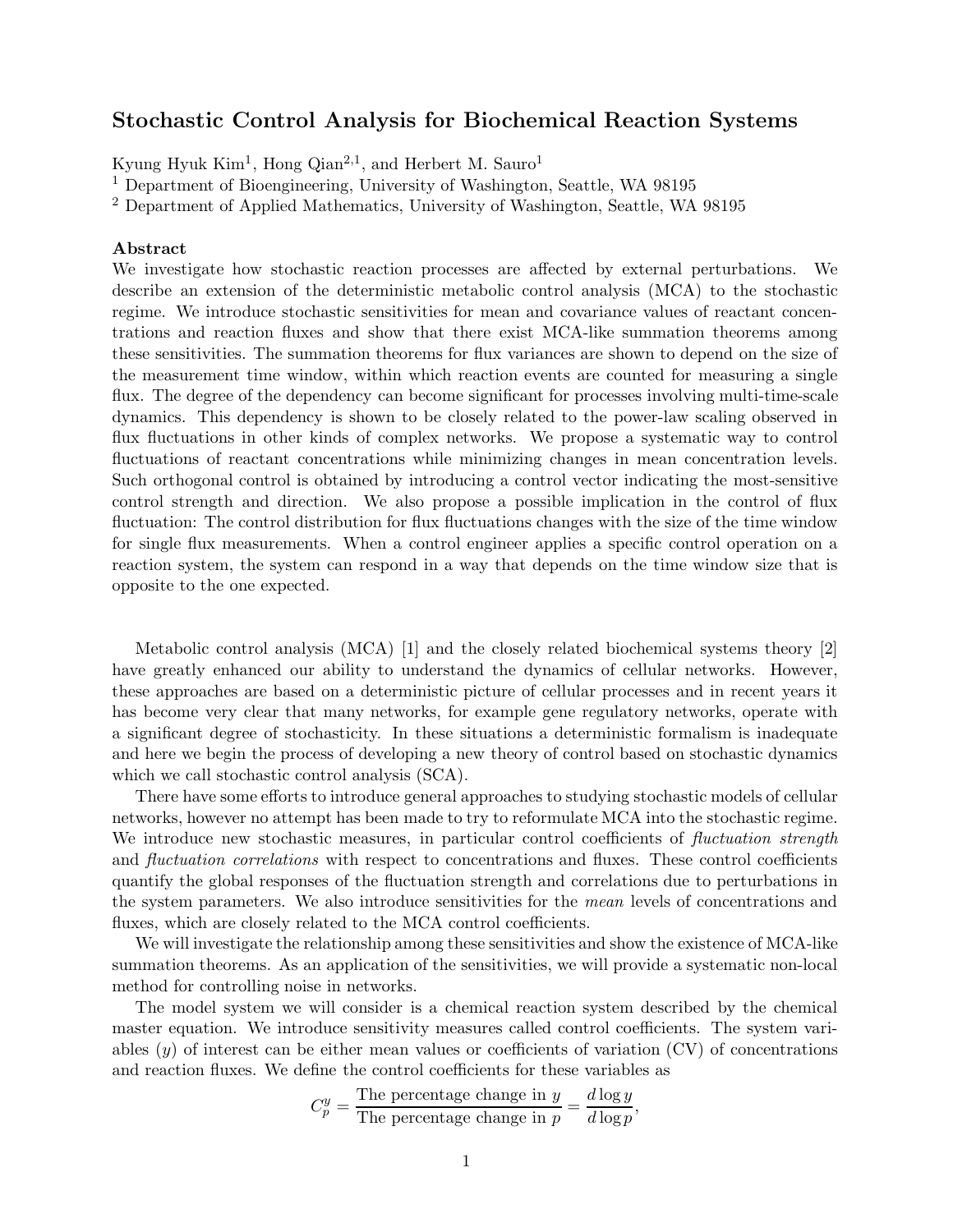which indicates the percentage change in  $y$  due to the percentage change in a parameter p. The change in  $\gamma$  is from one stationary state to another corresponding to before and after the perturbation, respectively. The parameter  $p$  will be called here a control parameter, which is not affected by the system's reactions. We restrict the set of the control parameters  $(p = (p_1, \dots, p_L))$  to be the global proportionality constants of reaction rates. E.g., for a reaction rate  $v = \frac{ps}{K_M + s}$  with s a concentration and  $K_M$  a Michaelis-Menten constant, p is a control parameter but  $K_M$  is not.

We have found that there exist MCA-like summation theorems among the proposed stochastic sensitivities, which are valid under any strength of noise and *finite* perturbations of parameters  $p$ . The existence of these theorems is rooted in the fact that the stochastic measures satisfy certain scaling properties under a specific kind of scale change in time and control parameters.

We derive the concentration summation theorems:

$$
\sum_{i=1}^{L} C_{p_i}^{\langle s_j \rangle} = 0, \text{ and } \sum_{i=1}^{L} C_{p_i}^{V_{jk}^s} = 0,
$$

for all species j and k.  $V_{jk}^s$  denotes concentration CV between species j and k. We obtain the summation theorems for mean fluxes:  $_{i=1}^{L}C_{p_{i}}^{\langle J_{j}\rangle}=1.$ 

Here the reaction flux  $J$  is measured by counting the number of reaction events within a time window  $\epsilon$ . The variances of J are dependent on  $\epsilon$  (as will be discussed later). Therefore, we label fluxes by  $\epsilon$  hereafter:  $J^{\epsilon}$ . We also obtain the summation theorems for flux CVs, denoting flux CVs between two fluxes  $J_i$  and  $J_j$  by  $V_{ij}^J$ :

$$
\sum_{i=1}^{L} C_{p_i}^{V_{jk}^{J^{\epsilon}}} = \frac{d \log V_{jk}^{J^{\epsilon}}}{d \log \epsilon},\tag{1}
$$

for all reactions j, k. The sum varies depending on the value of  $\epsilon$ . More specifically, the sum value is equal to the slope of a log-log plot of flux CV vs.  $\epsilon$ .

We investigate how the sum value of Eq.1 depends on  $\epsilon$ . We have found an interesting fact that the sum value can vary significantly with the change in  $\epsilon$  when the system shows wide separation of reaction time scales (see Fig.1D). For a general reaction systems, a plateau region (for intermediate  $\epsilon$ ) appears typically if the slow and fast fluctuations are well separated. The plateau region can be tilted if the time scales of internal and external noise is not separated far enough. In this case, the sum value of the flux CV control coefficients will deviate from zero in the region of the plateau.

As an application of the introduced stochastic sensitivities, we consider the orthogonal control of mean concentration levels and concentration CVs. Such control needs to satisfy the following



FIG. 1: Two step cascade reaction system:  $S_1$  down-regulates the reaction of creating  $S_2$  (A). The reaction rates involving  $S_1$  is set 100 times slower than those involving  $S_2$ .  $S_1$  applies an external noise onto the (internal) system of  $S_2$ . Time evolution of  $S_1$  and  $S_2$  is shown (B). The region of  $t = [100, 120]$  is extended (B,top).  $J_3$  is measured with three different time window sizes,  $\epsilon = 0.0625, 8, 1024$  (C).  $J_3$  matches with  $v_3$ for  $\epsilon \approx 8$ , because the internal noise is averaged out, i.e., the external noise is dominant in this time scale. Flux variance of  $J_3$  decreases with time window size  $\epsilon$  (C,D). The CV of flux  $J_3$  shows a plateau, while the CV of flux  $J_1$  does not (D).